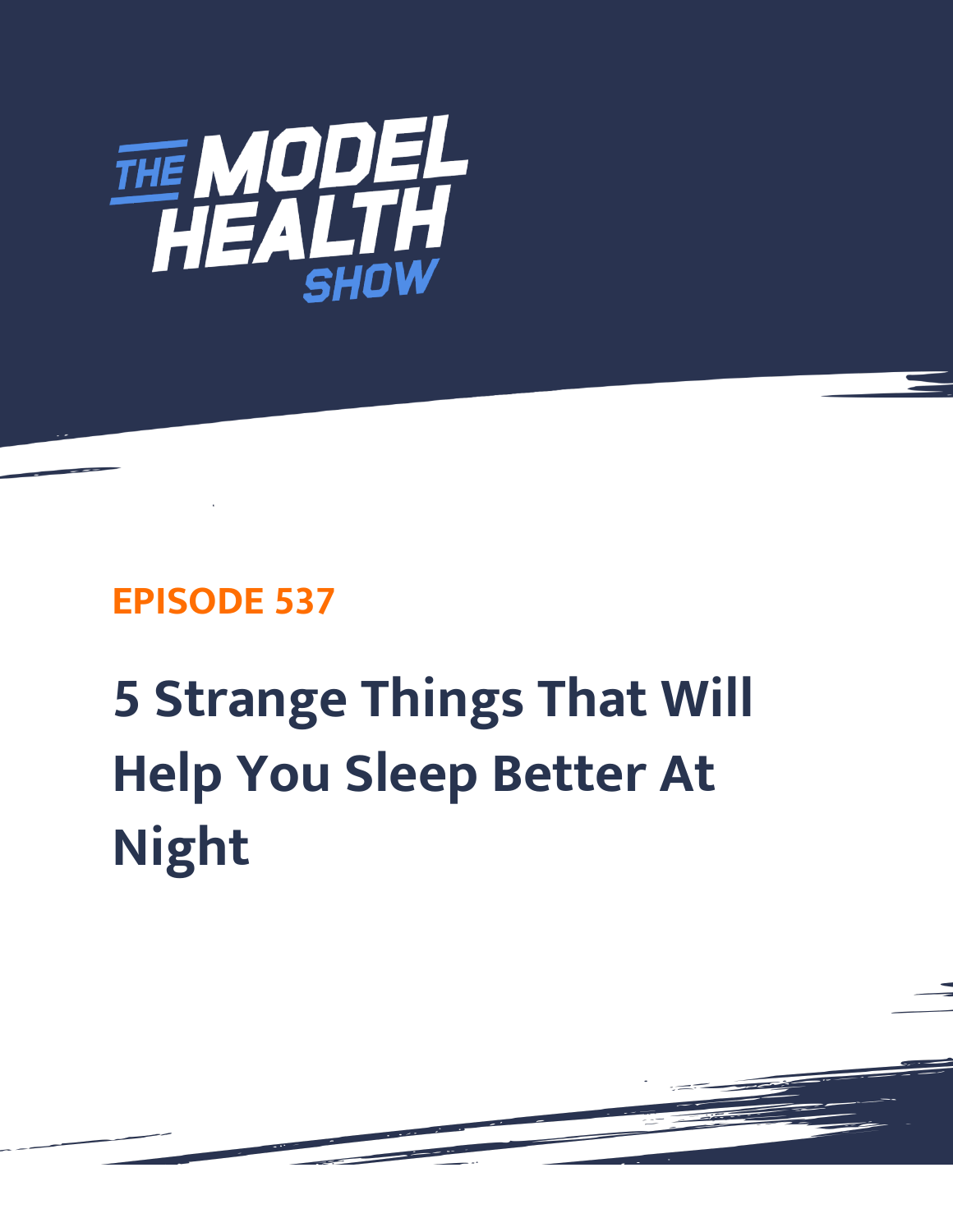## **You are now listening to The Model Health Show with Shawn Stevenson. For more, visit themodelhealthshow.com.**

**SHAWN STEVENSON:** Welcome to The Model Health Show, this is fitness and nutrition expert, Shawn Stevenson, and I'm so grateful for you tuning in with me today. On this episode, we're going to be diving into five strange things that can actually help you to sleep better at night. We all know what it's like subjectively, to have a poor night's sleep. We're just walking around in a fog, we're not feeling our best, maybe our cognition isn't on point. But what about objectively? How does our sleep impact some of the biggest issues that we're facing today, some of our greatest killers in our society, like heart disease and obesity? Well, a study cited in the journal Sleep followed almost 100,000 people for 14 years and discovered that women who sleep less than four hours per night were twice as likely to die prematurely from heart disease, the number one killer in the United States. Also, what about men? A study reported by the World Health Organization, tracked the results of almost 700 men over a 14-year period. They found that men with poor sleep quality also were twice as likely to have a heart attack and up to four times more likely to have a stroke during the study period. There's something going on with our sleep that is helping our bodies to manage and actually prevent, protect us from issues like heart disease, again, the number one killer in the United States.

Now, what about the impact on obesity? On body fat? Well, a study published by the American Academy of Sleep Medicine shared some remarkable findings as they tracked visceral fat accumulation with study participants using CT scans over a five-year period. Now, visceral fat is that deep abdominal fat, also known as omentum fat, highly correlated with things like diabetes, cancer, and heart disease. So again, they're tracking folks over a five-year period using CT scans tracking their visceral fat. And here's what they found. The results found that over the course of this five-year study period, test subjects who slept less than six hours per night had a 32% gain in visceral fat over the study period. Compared to folks who slept more than six hours per night having a 13% increase in visceral fat over the study period. In essence, the sleep-deprived individuals had more than twice as much visceral fat accumulation over this five-year period, more than twice as much belly fat, depending upon how much sleep they got. What's going on behind the scenes? We know that sleep has a major influence in regulating our fat loss-related hormones and neurotransmitters. We know that sleep has a major impact on human growth hormone that is incredibly protective of our muscle tissue.

And major impacts on cortisol and regulating cortisol. With cortisol being elevated and in this kind of deranged state, this can lead to the rapid breakdown of our muscle in a process called gluconeogenesis, where a muscle tissue is getting broken down and utilized for fuel. And this can all be triggered when we are chronically sleep deprived. Habitually, really making this disadvantaged switch or this disadvantaged alteration take place in our body fat ratio. So, [decreasing our lean mass and increasing our fat mass. Again, this regulatory force is our sleep](https://themodelhealthshow.com/sleep-better/)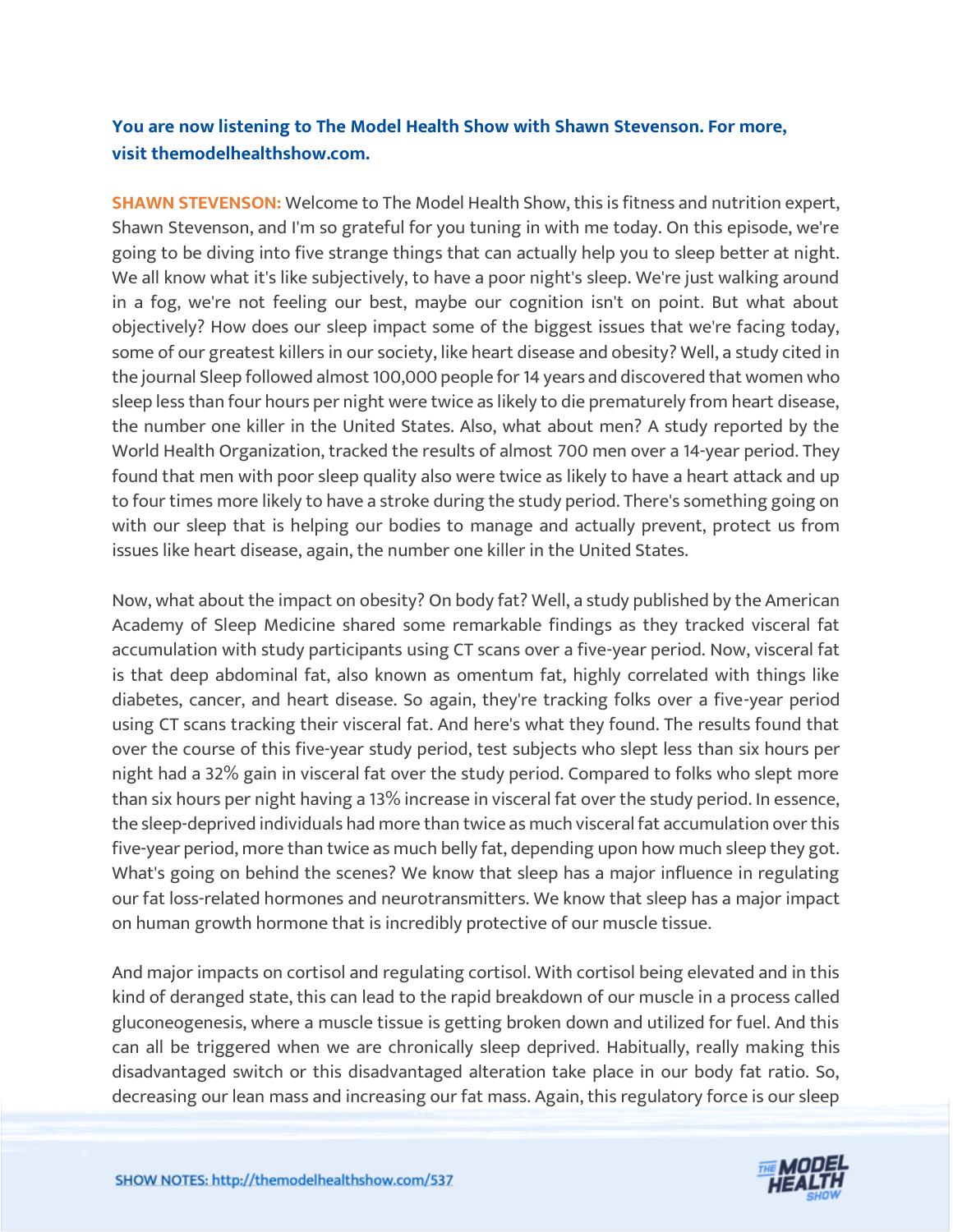quality. What about cognition? Well, the study that was published in The Lancet tracked the results, the cognitive performance of physicians. They had them to come in and complete a task. They tracked their performance and they sleep-deprived them for 24 hours, which is not uncommon in the healthcare sphere. And they had them to come back and do the same exact procedure. The same exact task again. And here's what happened. When the physicians were sleep-deprived, they made 20% more mistakes doing the same exact thing, and they lost efficiency. It took them 14% longer to do the same exact thing. This is what often happens. We're grinding, we're burning the candle at both ends to try to get stuff done, but we're losing effectiveness, and also making mistakes that cause us to come back and have to do stuff over and over and to fix problems that we create.

So, it's really making a shift in our thinking to understand like, let's bring the best of myself to this equation and execute things at a high level because I'm well rested. Now, what about susceptibility to infectious diseases? Well, research published by the Mayo Clinic demonstrated that people who don't get quality sleep or get enough sleep are far more likely to get sick after being exposed to a virus. The bottom line is, there isn't an area of our lives that our sleep quality does not impact. We've got mountains of clinical evidence now on our sleep quality and our sleep duration impacting and regulating and preventing issues ranging from cancer to Alzheimer's, and obviously cognitive decline as well, and neuro-degenerative diseases. The list goes on and on and on. Now, I mention this multiple times. It's not just sleep duration. This is what people get caught up in. And we have this cookie-cutter thing, of you need to get eight hours of sleep. But that amount of sleep is putting a very simplistic blanket over a very diverse human population. A massive diversity in metabolic uniqueness, and the uniqueness of our microbiome, of the uniqueness of our genetic expressions. There's so much diversity to behold within the human genome.

And not taking this into consideration, the same amount of sleep for one person isn't going to be equal to the next person. The same amount of sleep that you might require right now is going to be different based on your level of stress, based on, maybe you're training for some kind of an Iron Man or something of the like, and it's requiring you to have more sleep, or maybe you're under intense stress with a deadline or there's a change going on with the family. All of these things are going to denote and influence how much sleep we need. So, getting into this cookie cutter box of, you need blank amount of sleep. And as far as hours is concerned, is a huge mistake. What we really need is efficient sleep cycles. We need the sleep that we do get to count. And this is also bringing to light that we can get eight hours of sleep, but the quality of that sleep can be dramatically degraded. If you're not efficiently going through your sleep cycles, you can get that eight hour of sleep and wake up feeling terrible and sleepy throughout the day. So, what we really need is to employ lifestyle strategies that ensure that we're going through our sleep cycles efficiently and effectively. Now, what do I mean by these sleep cycles,

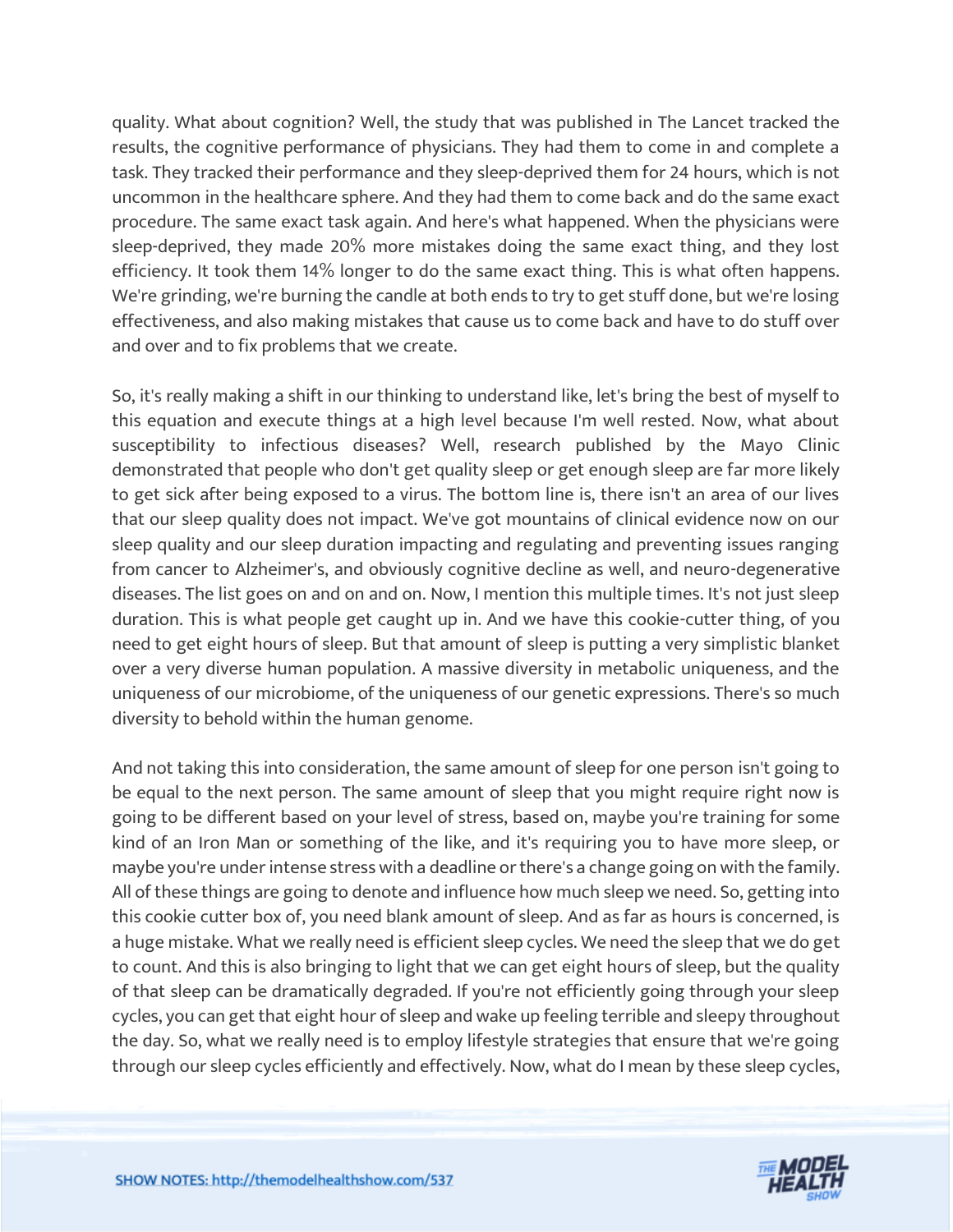where there are multiple stages of sleep, this is how you actually know that someone is sleeping.

In clinical trials, for example, is being able to measure what's happening with their brain waves. So, we have certain brain activity that's associated with the different stages of sleep. So right now, we're all in a beta state, a beta kind of waking state, maybe a little bit of gamma as well, but this is a normal waking state. And as we transition into focus, calm or even transitioning into sleep, we start to dip our toes in the alpha, we start to get a little bit more alpha going. From there, we're jumping into theta. Now theta, again, this can be a state we achieve during meditation, during deep calm, deep focus relaxation, but also, we know that this is signifying that we are changing what's happening in our brain with sleep, and then we've got the deep delta state, that slow wave state where we're in deep anabolic sleep. This is the most anabolic stage that you can be in. Just being awake is catabolic period, alright? And it's during sleep that we have all these anabolic activities take place that help to regenerate us and bring us back to help us to heal faster than anything else can.

The truth is, if sleep wasn't so important as far as our human development and functionality, we would have evolved out of it a long time ago, but there's something about sleep that just cannot be replaced with anything else. And in our world today, it's become an obstacle because of the way that our society is structured. Now, there are some popular methods for improving sleep quality that we talked about on multiple episodes of The Model Health Show, but on this episode, we're going to dive into five strange kind of weird things that are clinically proven to improve your sleep quality, that you can utilize starting tonight. So, the first one we're going to jump into, number one on this list of these five weird things that can help to improve your sleep quality, number one is to have a food curfew. A recent study published in the Journal of Clinical Sleep Medicine explored how eating late affects sleep patterns and sleep apnea severity in individuals with sleep apnea. The study revealed that compared to early eaters, people who finished their last meal closer to bedtime ended up spending less time in REM sleep, rapid eye movement sleep.

This is a lot of our memory processing is taking place during REM sleep, so converting even what you're learning right now into your short-term memory, filing it away, making it more accessible so that we can retrieve it if we want to. That's just one of the important aspects of REM sleep, and so their REM sleep is getting degraded. And also, they noted that folks who were eating closer to bedtime had higher sleep latency, meaning it took them longer to fall into notable stages of sleep in the first place, alright? In addition, they were noted to have a higher risk of poor sleep quality overall and higher rates of daytime sleepiness by eating closer to when they went to bed. The study conclusion stated, "late meal timing was associated with worse sleep pattern and quality and apnea severity than early meal timing." Now, in recent [decades, we](https://themodelhealthshow.com/sleep-better/)'[ve seen a skyrocketing rate of folks experiencing sleep apnea, this is another](https://themodelhealthshow.com/sleep-better/)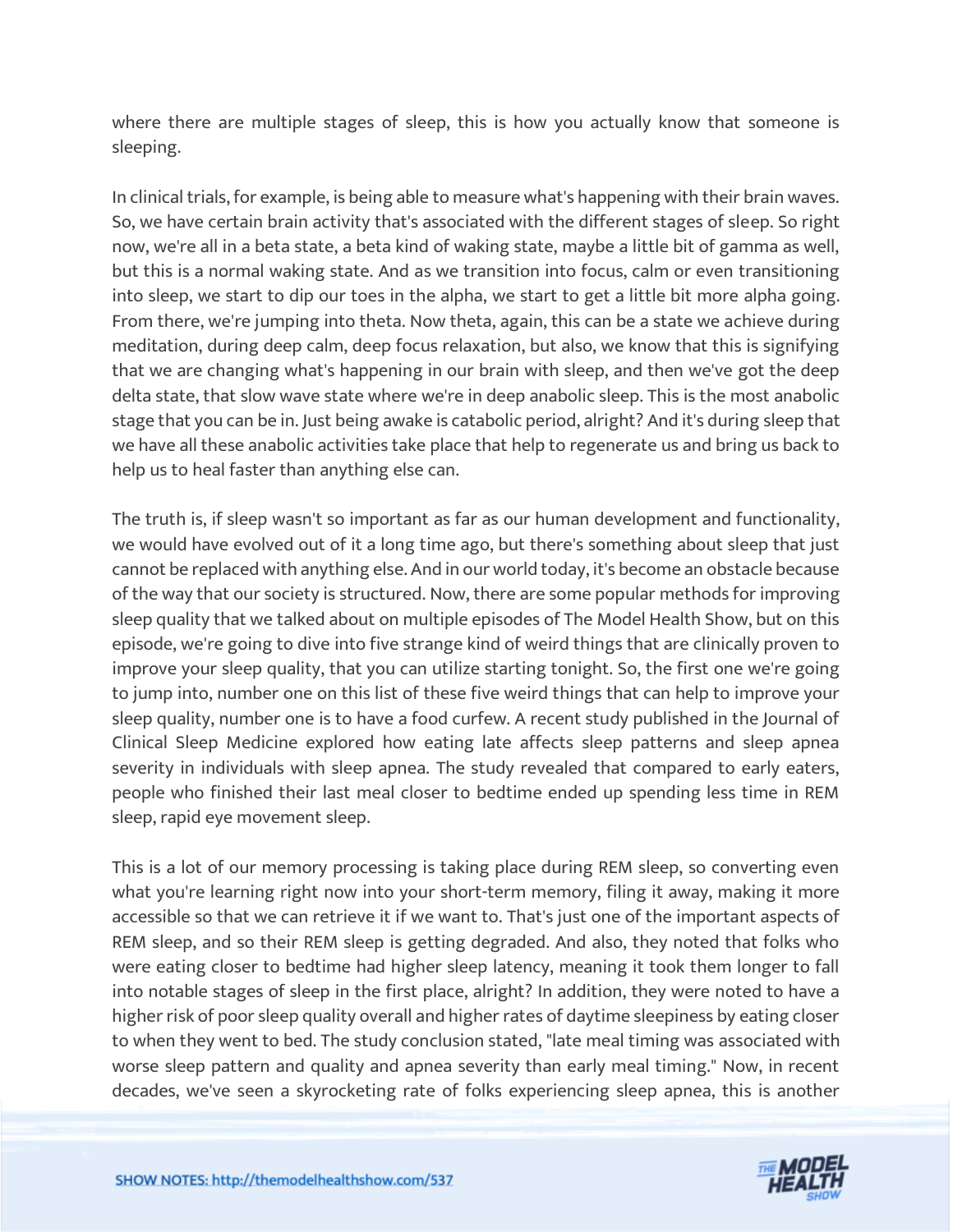chronic issue, and who knew or who's talking about the fact that if we just make a shift in the time that we're finishing our last meal of the day, you can have a notable improvement on sleep apnea symptoms.

So, this is another tool to add to that tool belt, but this is something that we can all extract benefit from, because another way that eating too close to bedtime might have a disruptive effect on our sleep quality is the impact that it has on cortisol. Here's a segment from chapter 13 in my international best-selling book, Sleep Smarter. "Let's take a look at the impact that being overweight has on cortisol, for example. Research presented by Deakin University in Australia showed that after consuming a meal, overweight individuals secreted radically higher levels of the stress hormone cortisol. People with a healthy weight showed a 5% increase in cortisol levels after consuming a meal, while overweight and obese individuals' cortisol levels increased by a whopping 51%. These high cortisol levels translate to higher blood sugar, lower insulin sensitivity, and increased levels of inflammation. The biggest issue is that cortisol is as close to an anti-sleep hormone as you can get. Having higher levels of these stress hormones in your body will inherently damage normal function, no matter what time of day the meal is eaten. To know that each time you eat a meal that your stress hormones are shooting through the roof is scary. This is one of the most important reasons to get the weight off because it's killing you softly like that old Fugees song.

The adage of not eating late at night if you want to lose weight actually has merit in this regard. IBut it's not that eating late at night is problematic in and of itself. It's when we are already overweight that it becomes a real concern. I should know… I've been on both sides of the spectrum." Again, this is a segment from my international best-selling book, Sleep Smarter, and there's 21 clinically proven strategies to optimize and improve your sleep quality featured in the book. Now, in this context, if you're wondering a little bit more on why is cortisol kicking off. Why are we having this higher experience of cortisol being secreted when we eat a meal, when we venture into a state of obesity or being overweight? Well, the process of eating is going to inherently bring about stress to the body. This is a natural normal thing. It isn't that all stress is bad, but your body has to be sharp. It has to be absolutely on point because you're taking in things from the external world that could potentially hurt you.

So, the immune system, your body has to be on guard, making sure that what you're bringing in isn't nefarious in the first place, and then the stressful event of taking this food and breaking it down into all of its parts, its digestible parts, moving it throughout your gastrointestinal tract, moving things through the intestinal wall, getting everything into your bloodstream, sending it where it needs to go. We're literally taking food and making it into you. It's such a miraculous process. It's really hard to describe how incredible it is. So, this food is becoming you, is becoming human tissue, so again, it's going to evoke some stress. Now, if we're in a state [of obesity, that stress is even higher for a myriad of reasons, but we know that if we](https://themodelhealthshow.com/sleep-better/)'[re](https://themodelhealthshow.com/sleep-better/)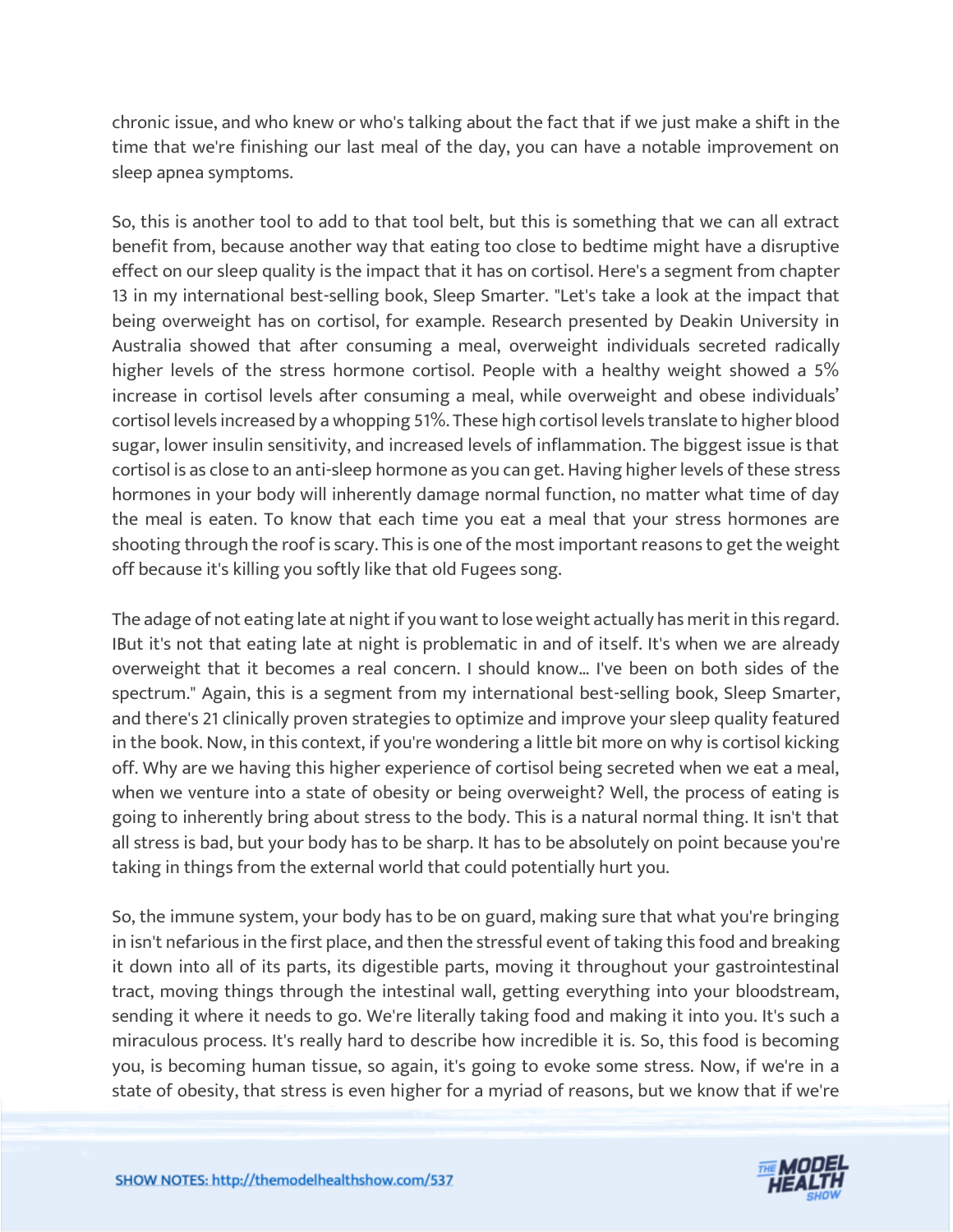doing this late in the evening, eating a meal is going to shoot up that cortisol level, and cortisol is really like the antithesis to melatonin. Cortisol is a bonafide, get-up-and-go stress hormone, whereas melatonin is that kind of relax optimizing our sleep cycle hormone, and they have this kind of inverse relationship where if cortisol is pushing too hard, it is pressing melatonin down. If melatonin is high, it's inherently going to require cortisol levels to be a little bit lower.

So, this is yet another reason why if we proactively take this step, this kind of strange step to have a curfew on the time that we're finished eating. Now, none of this is written in stone, there isn't some stone tablet of sleep or any particular thing for the human body that you have to do or else. If you want to eat something late in the evening, so be it. Alright, this isn't like everything just goes out the window, but what we're doing habitually, if we just look at the out-picturing of the results we're seeing in our life, how is our sleep quality? How is our performance the next day? How is our cognition, our level of body fat, our disease prevention? If we have some issues in these things, these are some simple things, strange as they might be, that can start to nudge us in the direction of improvement in a myriad of ways. So now being that these things are nuance, I want to give an alternate perspective on this as well. Now the majority of peer-reviewed evidence does show that having a curfew on the time that we finish eating does dramatically improve our sleep quality, but there's always going to be anomalies, like this weird study.

In a four-week study of adults who were night snackers, participants eating one bowl of cereal and milk 90 minutes after dinner, they actually ended up eating an average of 397 fewer calories per day. Ultimately, participants lost an average of 1.85 pounds from this one change alone from having this practice of eating a bowl of cereal 90 minutes after finishing dinner. This study suggests that adding a small after dinner snack may help night snackers feel satisfied enough to eat less than they would otherwise, and over time, it may also possibly benefit weight loss. So again, it just depends. All of this stuff always depends on us, and we can look at the logical nature of this and say, hey, maybe it's because they have the structure thing, where they know that they're going to get some sweet a little bit later after they have dinner, and maybe a lot of people have that experience. You know, they finish dinner and they're just like, "Hey, you want something sweet? I've got a taste for some sweet. Right now, something sweet, some sweet.

And knowing I have this specific amount of whatever, fill in the blank, that I'm going to have and it's a part of my program. Maybe that's really what it is, it's the part of the program and the psychological structure it creates and the parameters to operate within, and also giving us something to possibly look forward to. There are many different reasons why this might bear out in this particular study, but again, the majority of peer-reviewed evidence does not say to eat a bowl of cereal late in the evening, right close to bedtime. So again, this is a strange but [powerful implement potentially for improving our sleep quality is having a food curfew. Now,](https://themodelhealthshow.com/sleep-better/)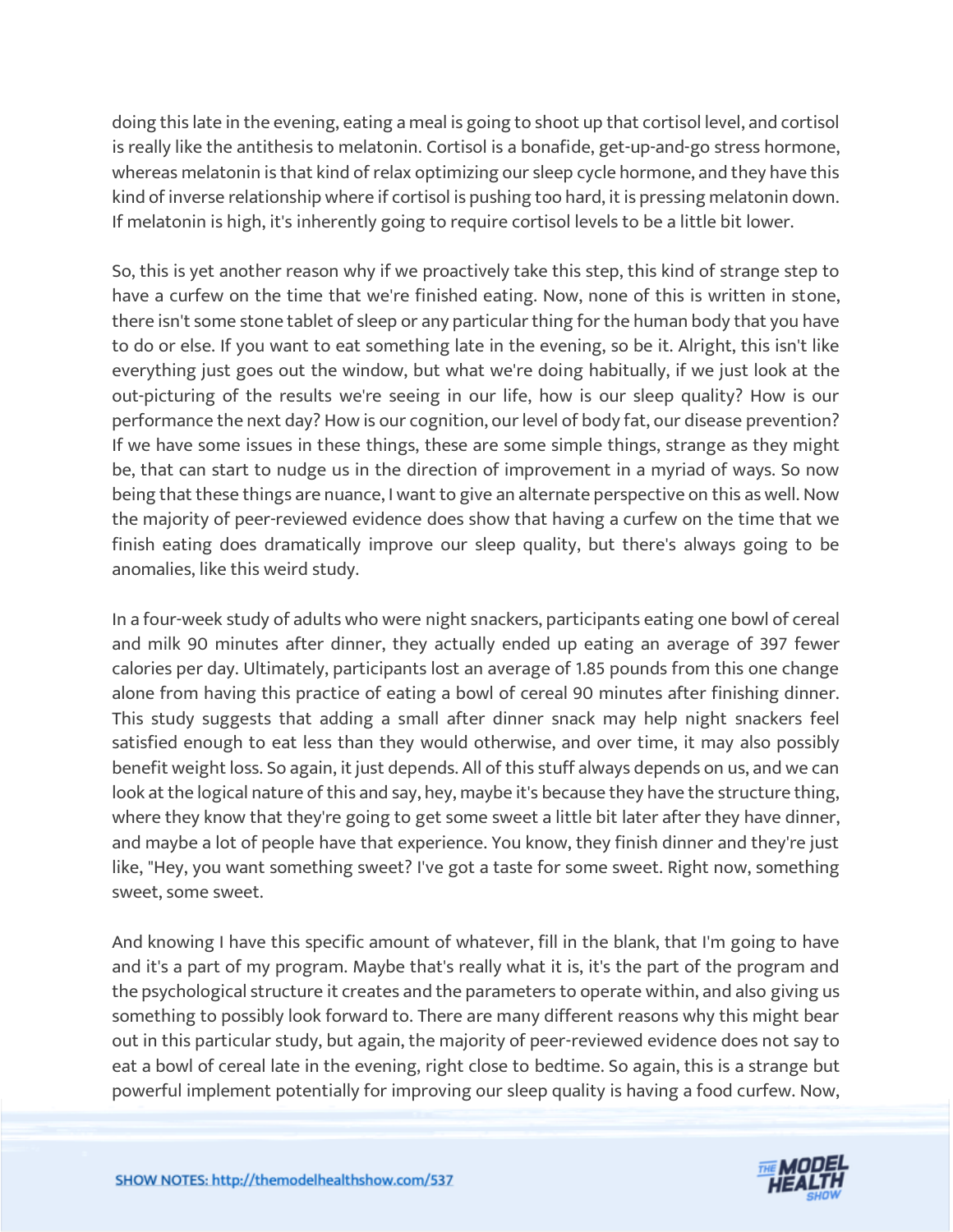how do we get into this place where there's this thing in our culture, there's this phenomenon of the midnight snack, right? There's movies where you catch somebody in the refrigerator late at night, and part of it, they say that they put the light in the refrigerator for that purpose, that's why the light exists there, alright?

Now, the question is, why would we be driven to get up and get something to eat or eat late at night? It's probably a deficiency taking place in the first place where we're not getting enough protein or essential fatty acids or whatever the case might be, at dinner or throughout the day, leading us to having stronger cravings. So, our cravings are heavily regulated by specific nutrients, and also our cravings are heavily influenced by our sleep quality. Researchers at Stanford University have affirmed that sleep-deprived individuals do in fact secrete less leptin. They're leptin sensitivity, that whole connection with leptin, our glorified satiety hormone starts to go down leading to higher levels of cravings. Ghrelin levels, which is our kind of glorified hunger-related hormone, those levels are noted to go up when we're sleep deprived, so we could start to get into this vicious circle. So how do we break this? One of those things we can implement, again, a strange thing is, Number one of five, that we're going to cover is having a food curfew. Now, the question might be, "Well, what about non-caloric things that we might have in evening?" Maybe a relaxing tea or something of that nature, or something that has fasting mimicking nutrients or stress mimicking nutrients that can add to our sleep quality and also give a little bit of satiety as well.

Well, this is something that I regularly do myself, at least a few times a week, before bed, maybe about an hour before bed, I have a cup of Reishi tea. And this is because of a study published in the journal of Pharmacology Biochemistry and Behavior found that Reishi is able to significantly decrease sleep latency, meaning you fall asleep faster, increase overall sleep time and was found to increase sleep efficiency by improving non-REM sleep, deep sleep, and REM sleep time. It's pretty freaking amazing. And having this tea is, again, it's a non-caloric intervention. It's a non-caloric thing that you can add into the mix. And even having it with a little bit of MCT oil, I like to have it with a little bit of Emulsified MCT Oil. MCTs generate, trigger the body to secrete ketones, and what's in this category of fasting mimicking nutrients. So, it's not going to cause a notable disruption, especially in the context of, "eating a meal close to bedtime." So definitely something to employ at the mix, highly recommend drinking some dual extracted Reishi tea. This means that it's a hot water and alcohol extract.

You're only going to find that in one place, and that's with Four Sigmatic. Their Reishi elixir is one of my favorite things. I always have some in my cabinet. Go to FourSigmatic.com/Model, that's F-O-U-R S-I-G-M-A-T-I-C.com/Model. You're going to get 10% off all of their incredible elixirs, their mushroom elixirs, medicinal mushroom, like cortisol, Lion's Mane, Reishi and also their incredible mushroom coffee blends, and hot cocos. All organic. All done the right way. [One of my favorite things. I](https://themodelhealthshow.com/sleep-better/)'[ve been utilizing Four Sigmatic for years, every day. One of my all-](https://themodelhealthshow.com/sleep-better/)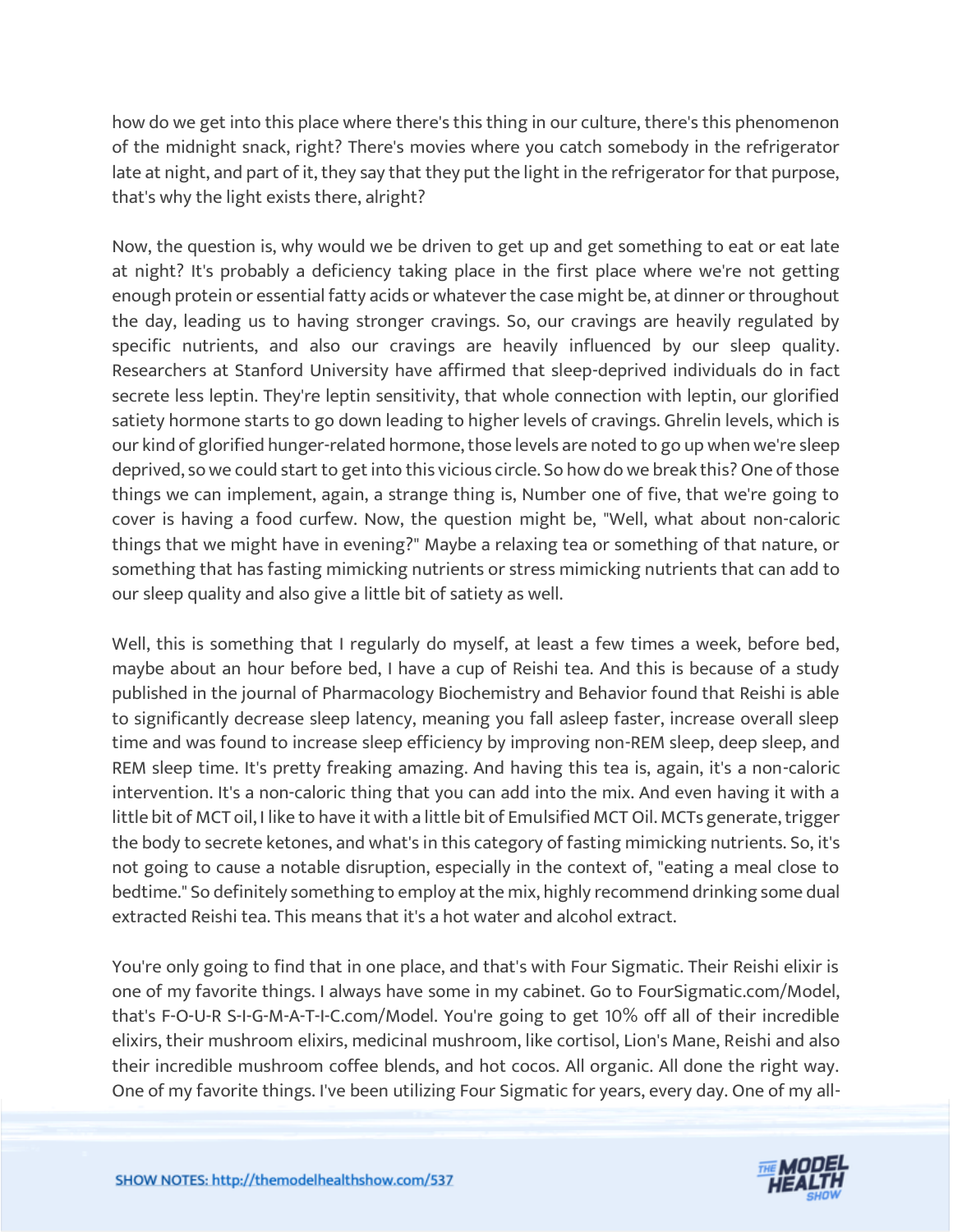time favourite things. FourSigmatic.com/Model for a special discount. Now we're going to move on to number two on our list of these five strange things that can help you to sleep better at night. Number two is to improve your air quality. In our modern bedrooms, we tend to close ourselves off tightly from nature, under the guise of privacy and shutting out possible disturbances, we can box ourselves in by closing all of the windows and doors. We essentially are sealing ourselves into this closed off space. It's kind of like laying down in a nice Tupperware container and then pulling the lid on top of us. Without adequate airflow, the carbon dioxide levels in your bedroom will inherently raise much higher.

And as research conducted by scientists at the Technical University of Denmark demonstrate, this rise in CO2 diminishes sleep quality and reduces cognitive performance the next day. Their randomized, blinded, crossover study published in 2015 had students experience different airflow conditions in their dorm rooms. In one segment of the multi-week study, the students slept with an open window, or a closed window, and tracked their outcomes. In another phase of the study, the students slept in conditions with windows closed but at ventilation switched on or off, using an inaudible outdoor air supply fan that was turned on automatically whenever the CO concentrations in the room increased above 900 parts per million. The results from this were measured against another condition in which the students slept with the ventilation fan off all night. This was dubbed the low-ventilation condition. The scientists found that the average carbon dioxide concentration in the room was 2585 parts per million in the closed window condition, and just 660 parts per million in the open window condition.

The air exchange rate was 10 times greater with the window open. In the fan ventilation experiment, the average CO2 concentration in each room, while the participants were asleep was 2460 parts per million without ventilation, and just 865 parts per million with ventilation. The study utilized objective sleep tracking devices, subjective questionnaires, and cognitive performance tests to gather all of the data. In the initial close window versus open window experiment, sleep latency improved significantly when the window was open, meaning, study participants fell asleep faster with the window open. Sleep efficiency was also improved with the window open, though the difference was not statistically significant. In the ventilation fan on versus off study, sleep efficiency was significantly better when the fan was in operation. Specifically, the researchers reported that test subjects spent a greater percentage of their time actually sleeping when they were in bed. Both conditions supplying outdoor ventilation improved sleep efficiency, though using the outdoor air ventilation fan to do it led to a higher statistical improvement versus the open window.

The researchers postulate that this could be due to outside noise or other psychological disturbances having the window open. Though, still the window opens definitely improve sleep and performance regardless, versus having the window closed and no outside airflow at all. [The researchers noted that when bedroom air quality was improved in these experiments,](https://themodelhealthshow.com/sleep-better/)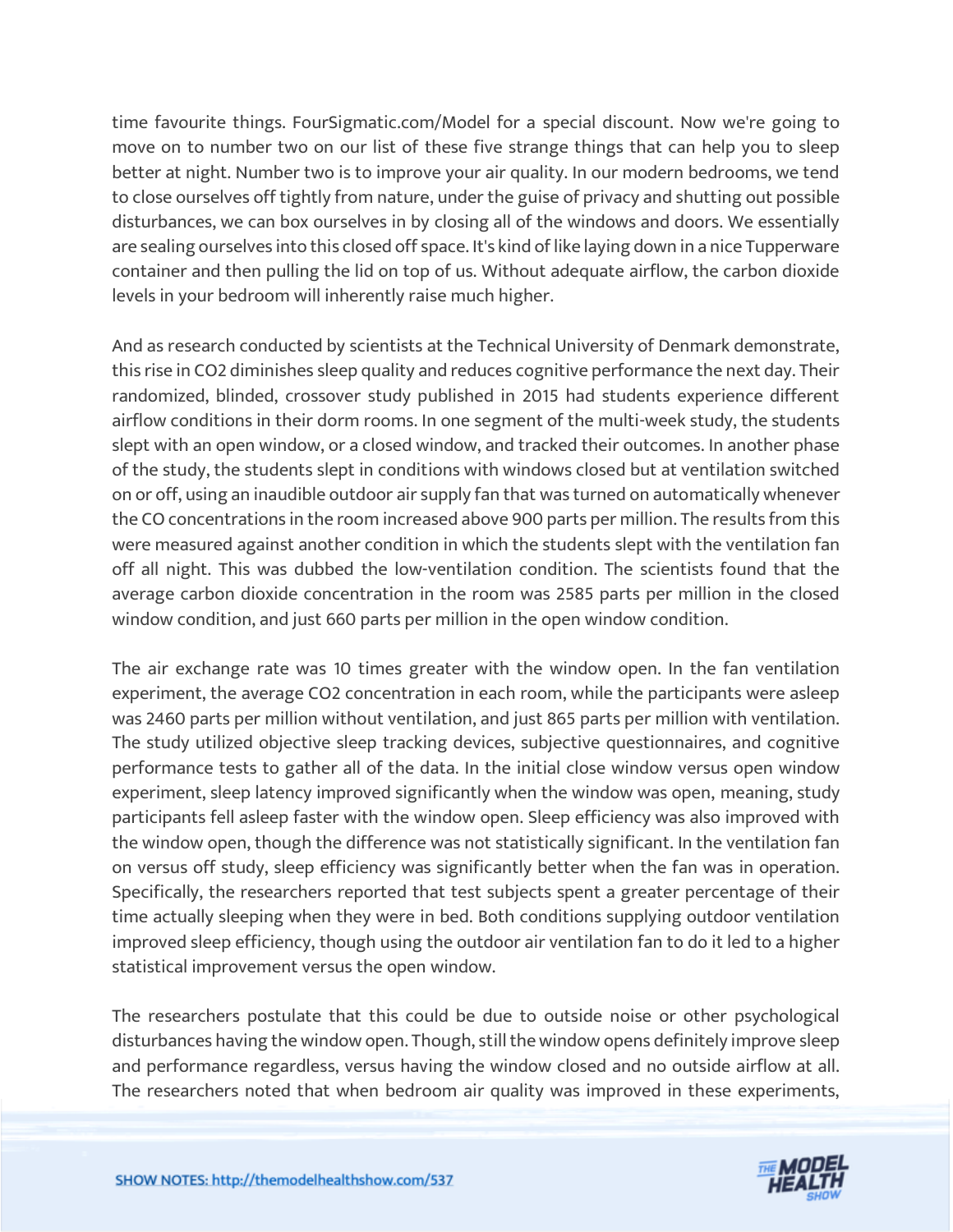"Subjects felt better the next day, less sleepy, and more able to concentrate, and subjects' performance on a test of logical thinking improved." This is pretty remarkable. And it's talking about improving the air quality in the room that we are spending about a third of our life! We spend about one-third of our life in our bedroom, at least. If we're talking about the amount of time that we're probably getting sleep and all the associated things that go down in the bedroom, right? But just think about that for a moment. How much time we spend in this space? Wouldn't this be an area for us to put some intention into? Especially with the air that we're breathing, because it's not just, you are what you eat. It's, you are what you eat. You are what you drink. You are what you breathe! This is the number one nutrient. If we're talking about external nutrition that we're bringing in for our cells and for cellular function, this matters a lot.

Now, in talking about this context, what if you live in the city, what about air pollution and things of the like? And this is one of the common misconceptions. When we're creating a culture where we're relying on basically processed air, we might take on this dedication to eating less processed food, but we're not taking into consideration the processed air environment that we're existing in. And according to a report published by the EPA, it states, "EPA studies of human exposure to air pollutants indicate that, indoor levels of pollutants may be 2-5 times, and occasionally more than 100 times higher than outdoor levels. These levels of indoor air pollutants are of particular concern, because most people spend about 90% of their time indoors." So, the EPA, the Environmental Protection Agency, noting that indoor levels of pollutants are usually in the range of 2-5 times higher than outside, and occasionally upwards of 100 times more pollutants indoors than outdoors.

Alright. So, you need to put that belief to the side that, leaving a window open or whatever the case might be, that the air out there is going to be sub-par or substandard to the synthetic air, or the processed air that's existing within our bedrooms. Specifically, we're talking about our bedroom, but, again, they're noting that, most folks spent about 90% of their time indoors, and it's just weird that we have indoors and outdoors, right? No other species does this, right? It's just a part of nature. Now, they can build stuff, like, a bear is going to hibernate. It's going to go do what a bear is got to do, and might have a bear cave, right? But, still, it's still a part of nature, right? Whereas humans, we can literally box ourselves in and create these, like a fortress around and kind of boxing us off and seemingly creating this phenomenon of indoors versus outdoors, or I'm not "out in nature." But the interesting aspect, if we think about this from a meta-perspective, when the bear is creating their little environment and the beaver is doing beaver things in building a dam, and when a bird is building a nest, whatever it might be, it's still nature making something. Humans are a part of nature. We might psychologically try to distance the two or separate the two. But we are part of nature making stuff. So, it's still a part of nature even if we're indoors.

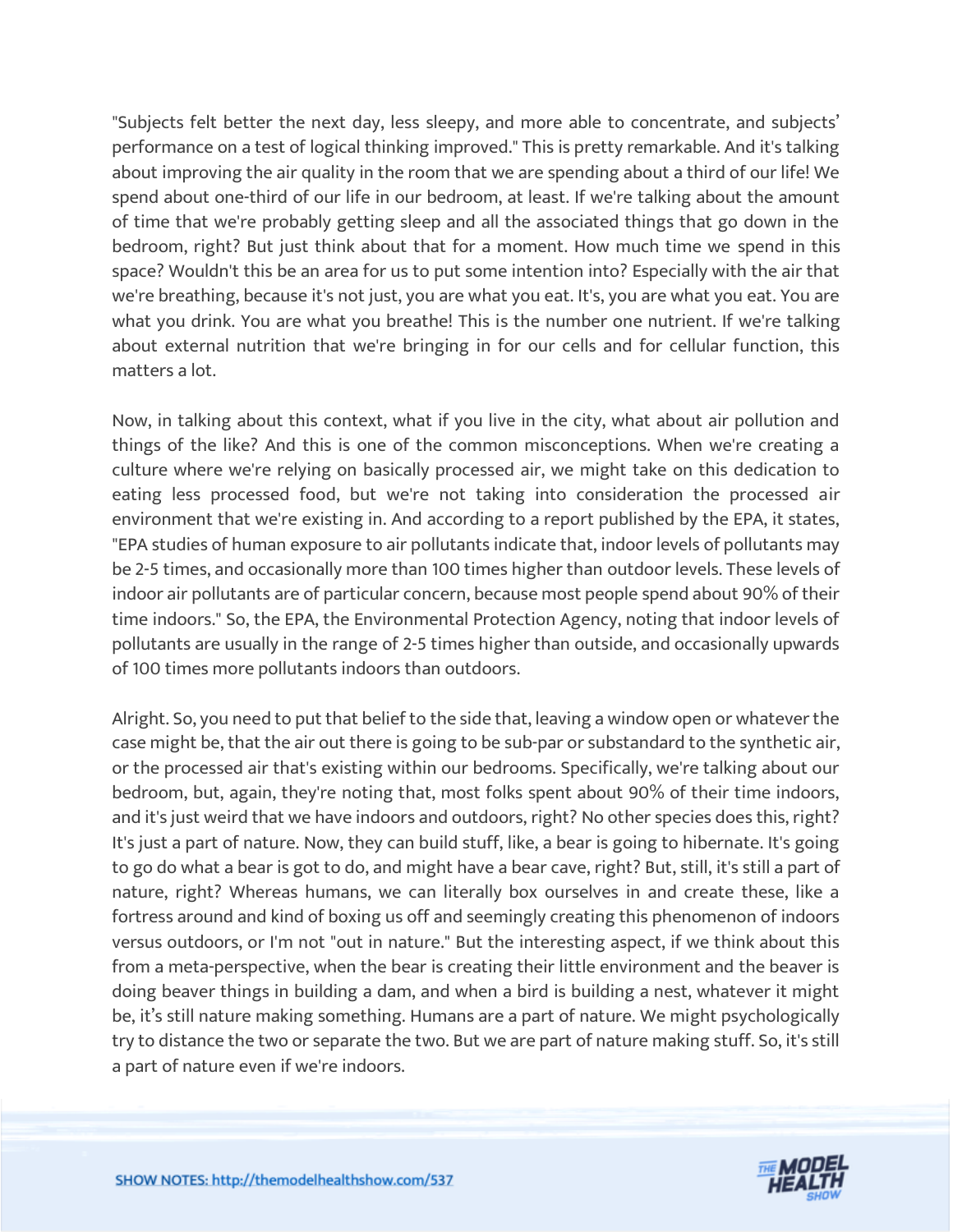So, this is simply for the dictation of communication, understanding, this indoors versus outdoors phenomenon, it's still nuanced. But you know what I mean. At the heart of the situation, we're cutting ourselves off from nature. And in this instance, cutting ourselves off from adequate airflow, this can be one of the things that's depriving us of high-quality sleep. So, what are some of the things that we can do? What's the practical application to improve our air flow and our air quality in our bedrooms? Number one, Captain Free, open a window! Just open up the window and let some fresh air get into the room. Now, this doesn't have to be necessarily while you're sleeping, just give yourself a head-start. A lot of folks keep the things sealed all day, every day, and then they'd go to sleep in that sealed off container. And it's leading to an even more magnified effect of this carbon dioxide concentration being in the area. And the research, the study that we covered actually even noted that. That, having the windows open, having some circulation, even prior to sleep can definitely help. So, get some good fresh air circulating in your environment. And if you decide to close the window before you go to bed, so be it.

So, that's Captain Free, that's the freemium. Another modality here, and what we actually have here in the studio, because we don't have windows. We are up on a high place, and we don't get the windows that can open and let the fresh summer breeze in. So, we've got the AirDoctor in here, this is my all-time favorite air purifier. There's nothing even close to this. And the AirDoctor has an Ultra-HEPA filter that captures the ultra-fine contaminants that you can't see, like, dust, pollen, mold spores, smoke, pet hair, dander, bacteria and viruses. Their HEPA filter has 99.97% of particles at 0.3 microns are captured. And it's independently tested and proven to remove at least 99.99% of particles as small as 0.003 microns. That's 100 times smaller than the HEPA standard. They also have dual action carbon/gas, trap versus VOC filter that removes dangerous ozone gases, odors, volatile organic chemicals like formaldehyde, for example, and the air-ionizing feature that we turn on also before we get the show started. It doesn't just use negative ions to render allergens and bacteria harmless, which is part of the reason that ions work, but it actually revitalizes the air itself. If you were in nature, for example, next to a beautiful waterfall, the air would be teaming with negative ions.

Now, you don't have to, again, run it while you're sleeping. For example, we don't have it running while the show is going, for example. They do have a very quiet mode, but just setting the tone, getting the air quality improved in your environment is going to be a huge help. So, if you want to check out the air purifier that we use here at the Model Health Show, go to TheModelHealthShow.com/AirDoctor. There's nothing else even close. It's the best of the best. Now, in addition to that, another practical application, something that's more of a low-cost implement is to get some house plants. This can significantly improve your air quality in your bedroom, decrease CO2 levels. And certain house plants, for example, are noted in multiple studies to improve air quality and CO2 levels. Take the English ivy, for example. NASA listed it [as the number one air-filtering house plant. This is rocket scientists. Alright, they](https://themodelhealthshow.com/sleep-better/)'[re saying,](https://themodelhealthshow.com/sleep-better/)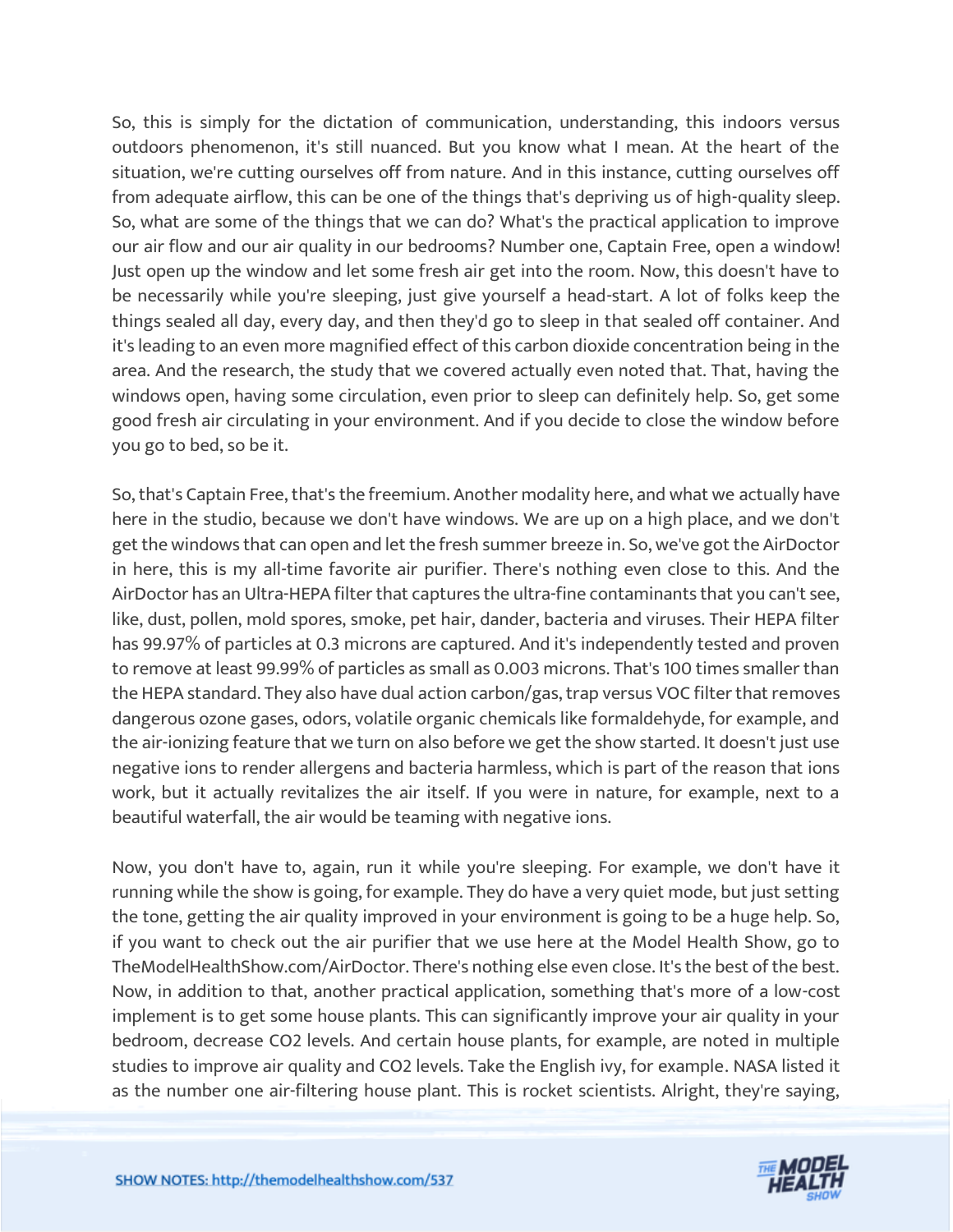hey, this simple house plan can improve your air quality. It has unmatched ability to absorb formaldehyde, which is a known neurotoxin, which most of us are exposed to in our highly industrialized world today. And it's also incredibly easy to grow and it's adaptable. You can have it as a hanging or a floor plant. And it requires moderate temperatures and medium sunlight.

Now, another great plant for your sleep sanctuary, this is something that is my personal favorite, is the perennial snake plant. It doesn't require much light or water to thrive. As a matter of fact, I've been a little negligent with my snake plant, alright, to be honest. And it is just robust! It just keeps on trucking. But what's most impressive about it is that the snake plant actually absorbs carbon dioxide and releases oxygen efficiently during both the day, and at night! While most notable plans do this more efficiently just during the day. So, at night, it's doing its thing, it's making the shift take place, improving the air quality and it's stepping its game up. It's like this nighttime plant. It's like it's about that night life. And also, multiple studies, including one published in the International Journal of Plant Biology & Research in 2017 found that, the resilient low-maintenance snake plant outperforms other house plants in its oxygen-releasing potential. Alright. So, these are a couple of simple and effective ways to improve the air quality.

Now, this is a strange thing, it's not really talked about. In improving our sleep quality, is improving our air quality in that bedroom. As soon as you hear it, it just is like, "Of course, that makes logical sense. Why didn't I think about that before?" Well, now that we know, what are you going to do about it? And I also want to throw this in here as well, because circulation just in general, is going to improve the air flow and the air quality. Researchers at UC Berkeley found that a simple desk fan could reduce the CO2 concentration levels in the air in a small but notable way. Alright. So that's number two on our list of the five strange things that can help you sleep better at night. We're going to move on to number three on our list, which is to get some early morning sunlight. Our circadian rhythms are deeply tied to light exposure. Our circadian medicine might be the fastest growing field of science right now, looking at how the different times of day and night, these diurnal and nocturnal patterns, how they're deeply influencing human hormone secretion, neurotransmitters, cellular function, detoxification, digestion. All of these things that the body does are synced up with nature. As crazy as it might sound, because again, we tend to separate ourselves, human versus nature. But we are innately a part of nature.

And what's happening in the world, the world around us, the rotation of the planet around the sun, these things are deeply affecting our cycles. We see this more notably, we might think about this in terms of a menstrual cycle, but this is happening in a much broader way as well for men and women all over the world, all the time. And so, light exposure is a huge influence on our circadian clocks within each of our cells. These circadian clocks are within each of our [cells. Our biological clocks are themselves functional genes and proteins, that also influence](https://themodelhealthshow.com/sleep-better/) 

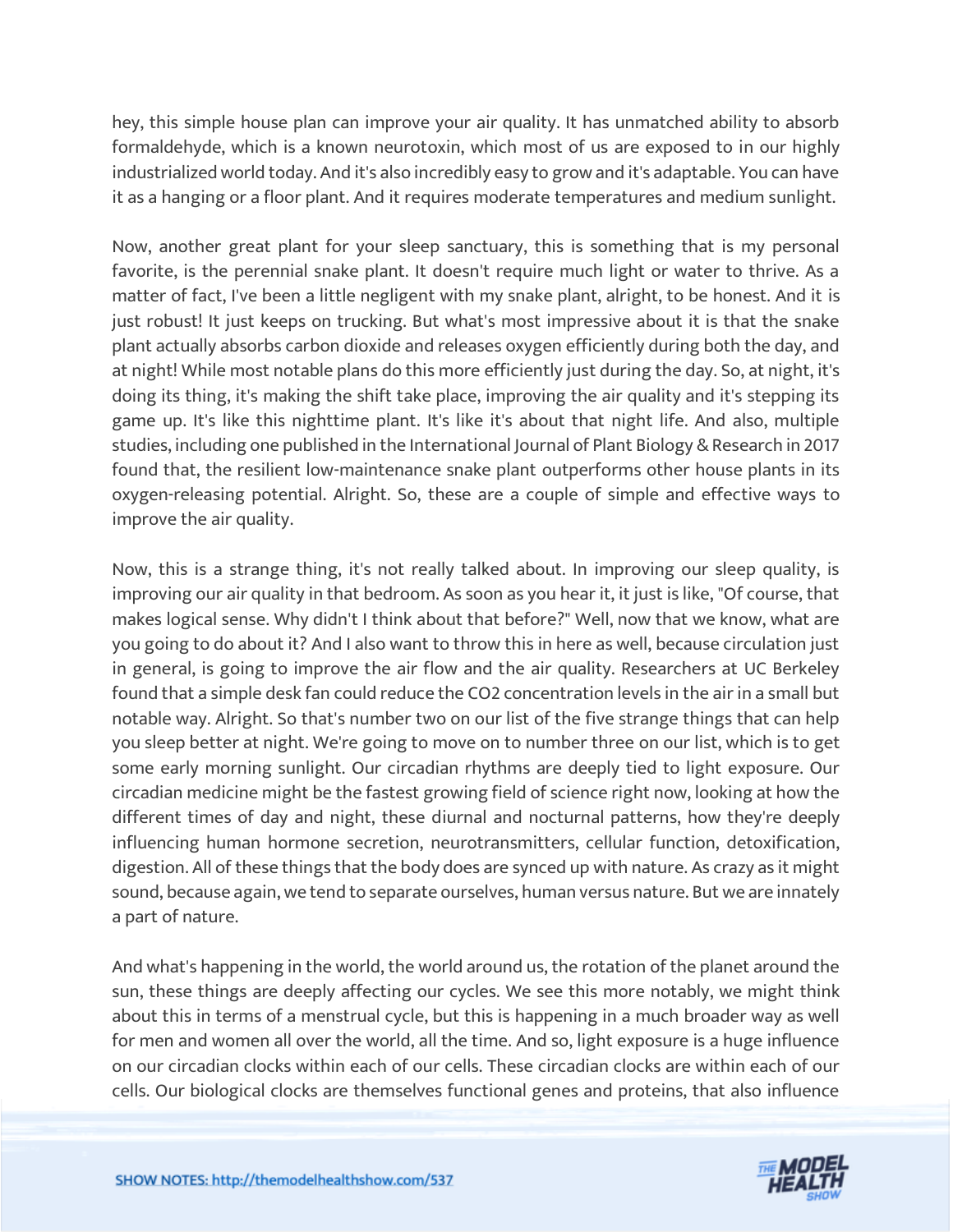and control our other genes and proteins. And our circadian clock controls many things, including how we break down energy from the food that we eat, how strong our immune systems are, and the vast array of brain chemicals and other substances that contribute to our mood. And the list goes on and on and on. And in the conversation that we had with Stanford neuroscientist, Dr. Andrew Huberman here on episode 523 of The Model Health Show, he shared how early morning sunlight exposure is now proven to help synchronize your body's circadian system. So, the circadian system is determining when we're producing melatonin, and how much? When we are producing HGH, how much? When we're producing cortisol, how much?

If again, we're taking a meta-perspective, we're zooming out and looking at what's actually controlling the minutia that we tend to look at, like what's going on with this cortisol? Why is this cortisol abnormal? Or why is this insulin functioning abnormally? We zoom out and we start to see that our circadian rhythms have a deep, powerful impact on all of these hormones and their performance. Now, in addition to this, human skin has an inherent serotonergic system that appears capable of generating serotonin. Now, why does this matter? Well, because serotonin is a precursor to making melatonin. Serotonin, which is really notable as far as being this mood-driven, this kind of happy or calm, relaxed neurotransmitter/hormone having all of these functions that are associated with mood, and also is the opening act for melatonin being able to do its thing in the nighttime. Alright, so that sun exposure during the day, that interaction with our skin increases our body's production of serotonin, this feel-good neurotransmitter and sets the tone optimizing that circadian rhythm for producing optimal melatonin in the evening.

This is what we're designed to do, this isn't anything new, the data, the dictation of it, the education around it is new, but our ancestors have known this forever, forever. Shout out to the sandlot. Now, scientists at the Baker Research Institute in Melbourne, Australia found that regardless of the season, the turnover of serotonin in the brain was affected by the amount of sunlight on any given day. The levels of serotonin were higher on bright days than on overcast or cloudy ones. In fact, the rate of serotonin production in the brain was directly related to the duration of bright sunlight. Now, just to be clear, even on an overcast day, getting sun exposure increases our serotonin, it just boosts even more when there is adequate sunlight on brighter days. Now, serotonin release during the day appears to help build up what we refer to as something called sleep pressure, and this is what helps to nudge us to relax and to go to sleep later in the evening, and this is according to researchers at Caltech. Again, serotonin is a precursor for making melatonin. This is very important for us to put that in our mental Rolodex. Now, typical artificial light is well noted to disrupt our circadian timing system if we're exposed to it in the evening because of this system, and also, it's notably not sufficient as far as triggering that serotonin production in the morning.

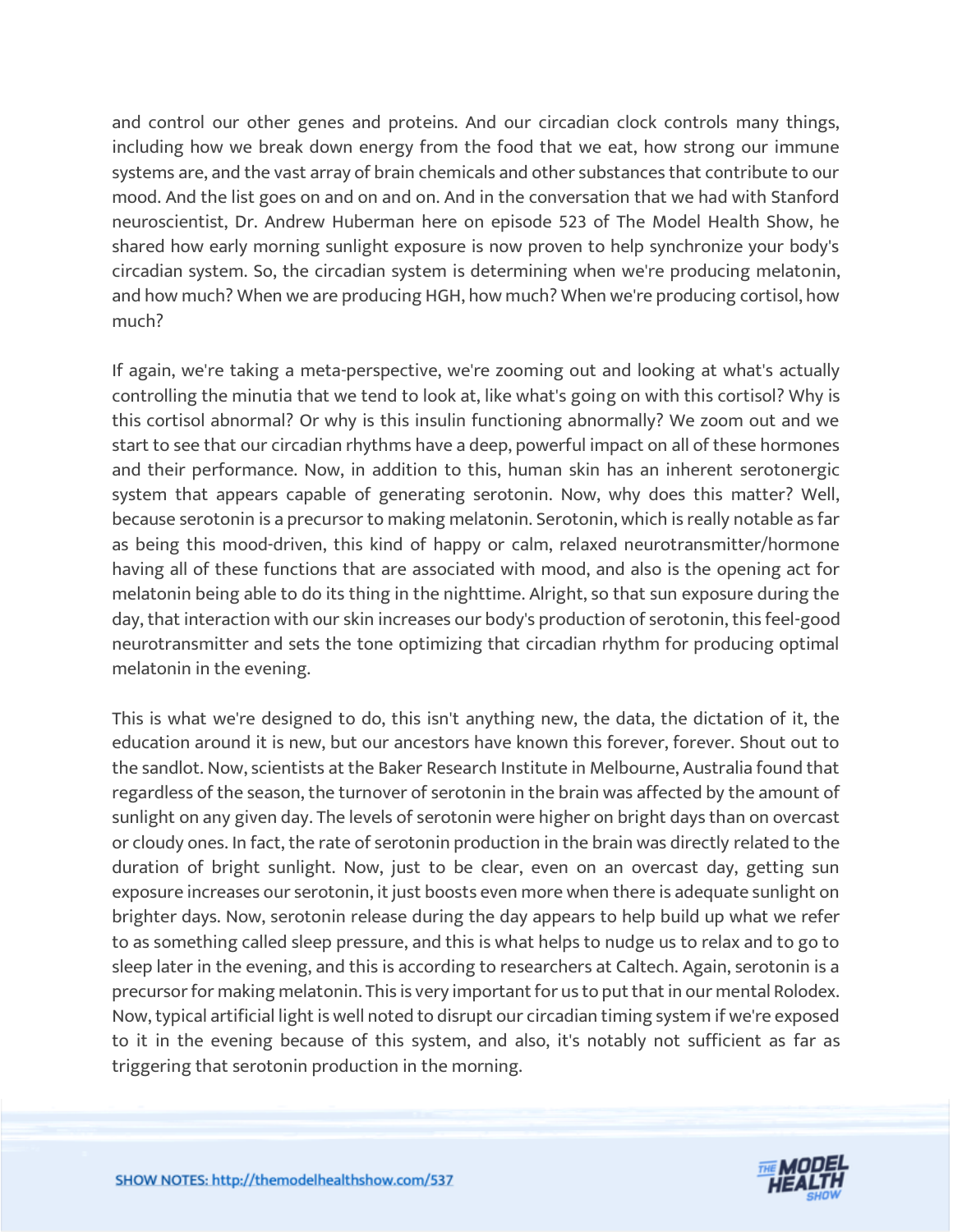Now, there are some therapeutic light boxes and things of the like that can get some serotonin effect or benefit, but there's nothing that matches that great ball of fire out there that we're spinning around. We've evolved with the sun, there's a deep, intimate romance taking place that our cells need, so we've got to dabble, we got to make sure that we're dabbling in that sun exposure. Research published in the journal Innovations in Clinical Neuroscience reveal that exposure to sunlight during the earlier part of the day can significantly reduce cortisol levels at the end of the day when compared to being exposed to dim light during the day. So again, that sun exposure helps to reduce cortisol levels at night, why? Because it's resetting, optimizing that circadian timing system. So how do we take advantage of this? The data is very simple, very clear, within that first 60 minutes of the sun rising, if at all possible, get yourself some exposure to that early morning sunlight. If you can get on your skin, even better, but just having it in the ambient light, that's just in the environment. If you can get outside and just see that ambient light from the sun.

I'm not saying to stare at the sun, but just in that direction, because the sun is just kind of sprinkling out, it's kind of spraying out its particles all around itself, it's kind of freaky, but is just like it's got all of these biophotons are emitting in that direction, so maybe this is a place where you go out, listen to a podcast, have your coffee, whatever the case might be, and just get that natural light exposure. But at the lower rung, even if it's getting into the room that you're in, that ambient natural light is going to be more helpful. So, top tier, light, look in that direction, getting some on your skin, lower tier, just being able to look in that direction, and then the lower tier below that is just getting it in the room and then you're not even playing this game is when you don't get none of that stuff and you're just boxed off from nature in that early morning part of the day. So, that's the number one way to utilize this, but caveat, no matter what time you can get some healthy natural sun exposure, it's going to help your body to sync up with what's happening on le earth. So, we don't have to be neurotic about that first hour, it is according to the data, it's going to be optimal, it's going to be best, but just getting some natural sun exposure whenever we can, it's going to be helpful to keep us synced up with life itself.

Now, one of the things that I mentioned here was this cortisol rhythm, being able to optimize that with sun exposure, with serotonin and with melatonin. And melatonin is noted to be this glorified sleep hormone. But what melatonin really is, it's a master regulator of your circadian timing system, it does not get enough credit, is just considered this sleep hormone, but it is a powerful regulator of everything that happens in your body. Now, with that said, what the tendency is in our culture today is to like, just let me take some of that. Just let me take some melatonin if it does all these things and it's good for sleep, and we start to look at it again through this very isolated tunnel vision on what it does. If we get into a place where we're taking melatonin, especially at abnormal amounts for us, we can start to throw this whole [system off. Melatonin is a hormone, it](https://themodelhealthshow.com/sleep-better/)'[s not a multi-vitamin, so we](https://themodelhealthshow.com/sleep-better/)'[ve got to understand that](https://themodelhealthshow.com/sleep-better/)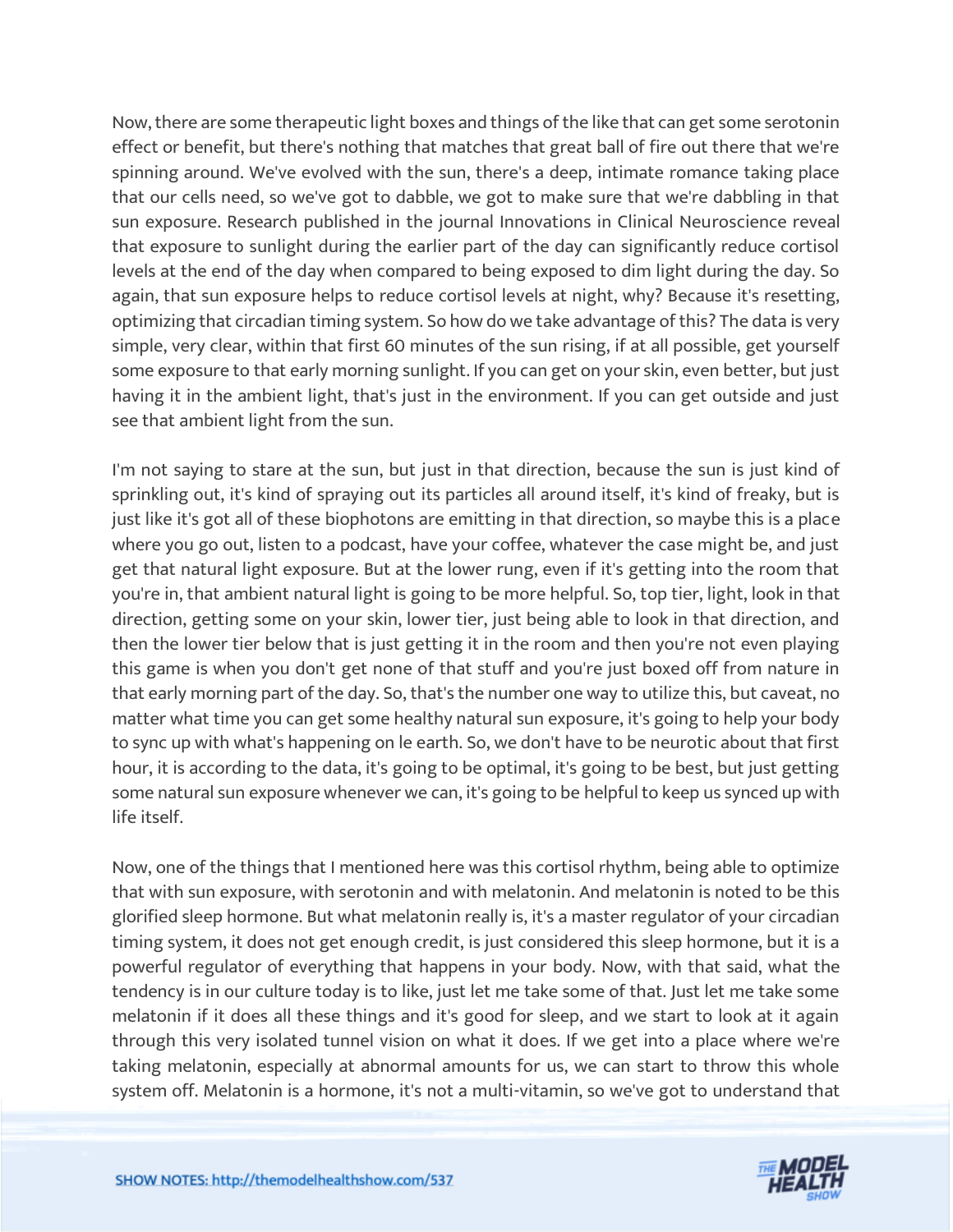very clearly. Now, there was talk with researchers, and again, this is something that I've had a lot of clinical experience with as well, and that thrust me into writing Sleep Smarter.

What if we're taking supplemental melatonin, is just going to decrease your body's production of its own natural melatonin? Well, that's not what the data showed actually, but a study that was published in the journal of Biological Rhythms discovered that faulty timing or large doses of melatonin can cause the de-sensitization of your melatonin receptors. This can downregulate your melatonin receptors. Your body is still making it, but essentially, you can start shutting down your body's ability to even use melatonin at all. Again, I mentioned faulty timing, even they noted the timing of taking it because it influences so much. So, we want to be intelligent, judicious about how we're utilizing melatonin, if we're ever using it. The context that I would say melatonin is most appropriate is when you are traveling and changing time zones. We've got some good data on that, very helpful. Maybe you're having a stressful time, you're on a deadline and you're going hard for a bit and now you're just wanting to reset, get everything back on rhythm. I think melatonin is great in those spot conditions like that. Or we've got data on micro-dosing of the melatonin. But I'm a big advocate and I'm a big proponent and lover of encouraging people to create the conditions where you can produce melatonin in adequate amounts naturally, right?

Because your system knows itself. That external melatonin, yes, it can be helpful, but it's not produced by you and designed for you. So, in that context, if we are going to utilize melatonin, which I travel with, the sprayable melatonin. Now, also it matters the container that it's in. There can be low quality oils, binders, fillers, all these other things that are disruptive to our circadian rhythm, that are disruptive to our hormones. And so, the one that I use is a spray. It's a sublingual spray, because it's shown that it is absorbed faster through the tissues in the mouth rather than merely picking up what makes it through the digestive process. And there's no binders, no fillers, no nefarious ingredients. The only melatonin that I ever use, and I bring it with me when I travel, specifically, that's pretty much the time personally when I utilize it. But again, if you were somebody who are interested in micro-dosing or again, helping to optimize, reset things when your sleep patterns has been off for a while, this is something to have in your cabinet. And it's the sprayable melatonin from Onnit. Go to onnit.com/model, that's O-N-N-I-T.com/model, and you can get this instant melatonin spray. And I would not suggest going out to the random CVS or Walgreens, whatever, and getting that just haphazardly. Alright.

If you're going to utilize melatonin, get it from a good, viable, reliable source. And also use it judiciously, intelligently. Now, with that said, Onnit is also well established as a world leader in supplement quality, so their protein supplements, their antiviral supplements, the list goes on and on. Their MCT oil. Amazing. Amazing. I have that on a daily basis. Pop over there. Check [them out onnit.com/model. So again, number three on our list here of these five strange](https://themodelhealthshow.com/sleep-better/)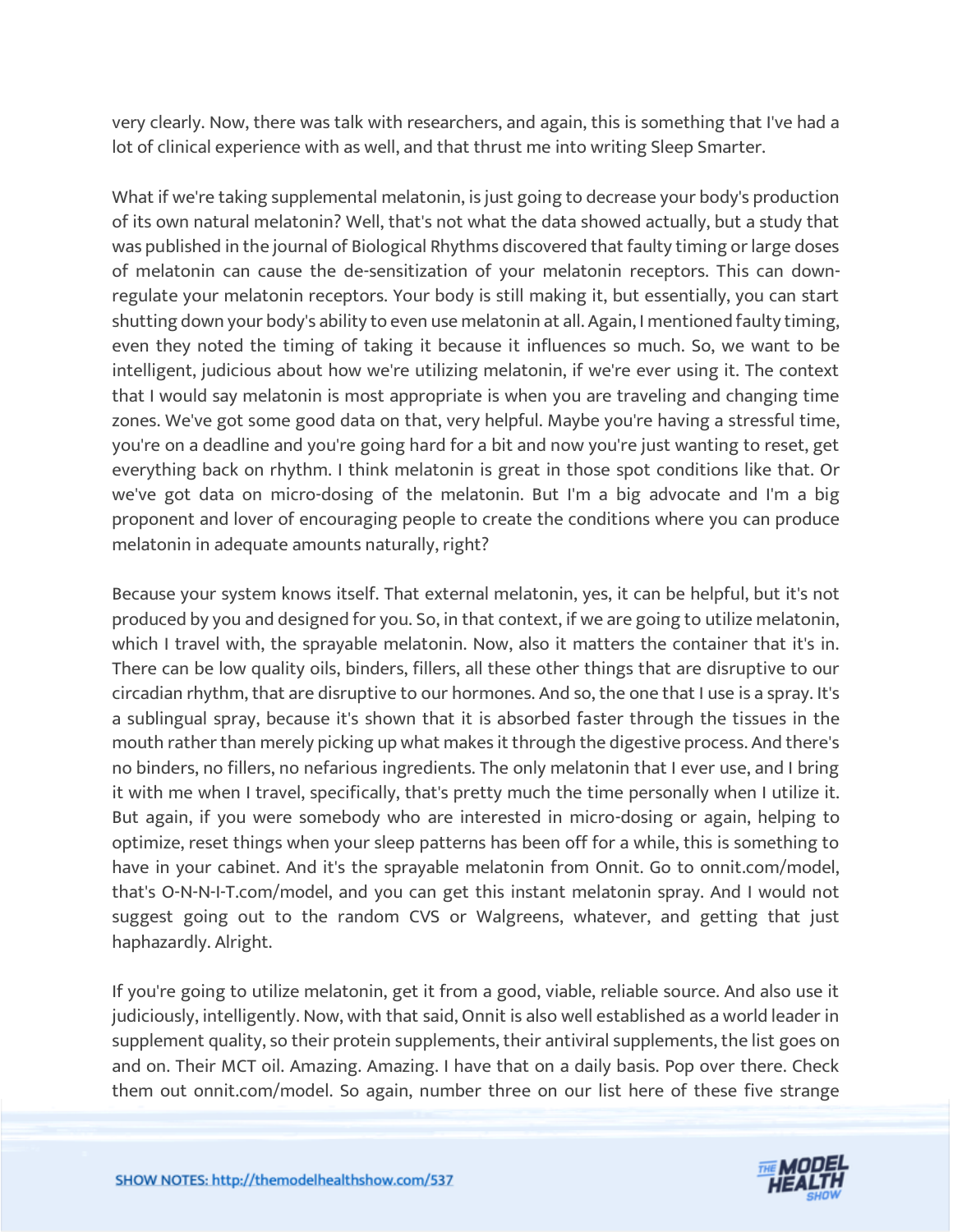things that can help us to sleep better at night. Number three is getting early morning sunlight. Now, let's move on to number four. Now, number four might be the strangest. It might be the 11 of all of these. Shout out to people who watch Stranger Things, you get that reference. Alright. Now, number four on this list is earthing, or also known as grounding. The human body is literally a vast compilation of electrical energy. We're going to talk about the science on this now. An electrocardiogram, for example. An EKG is a device that measures the electrical activity of the human heart. Alright. We're just kicking off. We're just spurting out electrical energy all the time. Our cells are operating and communicating and existing because of this electrical energy. And so, the EKG is able to read the electrical energy emanating from the human heart.

It's beautiful. An electroencephalograph, for example, that's an EEG is a device that measures the electrical activity of the brain. Now that we've established the electrical activity of the human body, the electrical potential, also electromagnetic potential, this leads into this conversation around getting our body grounded. Getting our body in contact with the surface of the Earth that is teeming with electrons. It's teeming with free electrons. But what does the data actually show when the human body is in contact with the Earth, the electrical potential of the Earth and ourselves what happens? Well, in a study that was published in the Journal of Environmental and Public Health, researchers found that when test subjects were grounded, I.e. Their bodies were in direct contact with the Earth, there was a "rapid activation of the parasympathetic nervous system, and corresponding de-activation of the sympathetic nervous system,". Getting the human body in contact with the Earth, literally decelerated that sympathetic fight or flight nervous system and activated the parasympathetic, AKA, rest and digest aspect of the nervous system. That sounds like good sleep to me. Alright. This is setting the tone for a better sleep. But we're going to talk about sleep specifically, in just a moment.

But I want to lean in a little bit more here, because again, this could sound very strange and wonky, this is something even on the surface I just couldn't get down with, because I'm a very much seeing is believing type of person. So, I've had to work on being more open and understanding, or receptive of understanding the things that I can't see and leaning into the data on this subject and having an open mind and then being able to experiment with these things myself. So, what this is really in regards to? How is this activity happening? Well, as we experience life, as we're going throughout the day, we've got free radical activity taking place. Alright. So, it's in regards to these "reactive oxygen species." Reactive oxygen species. These are the contributing agents to oxidation. Now, oxidation inherently, it isn't bad, it's a part of Cellular growth development, cleansing, healing, we're going to have this pre-radical activity. We're going to have oxidation, but when the oxidation process is accelerated due to the things that we're exposed to in this abnormal condition we now live in, eating abnormal things, not getting exposure to the things that our genes expect from us, we can accelerate oxidation. [And if you want to know what that looks like visually, we can think about the oxidation of metal.](https://themodelhealthshow.com/sleep-better/)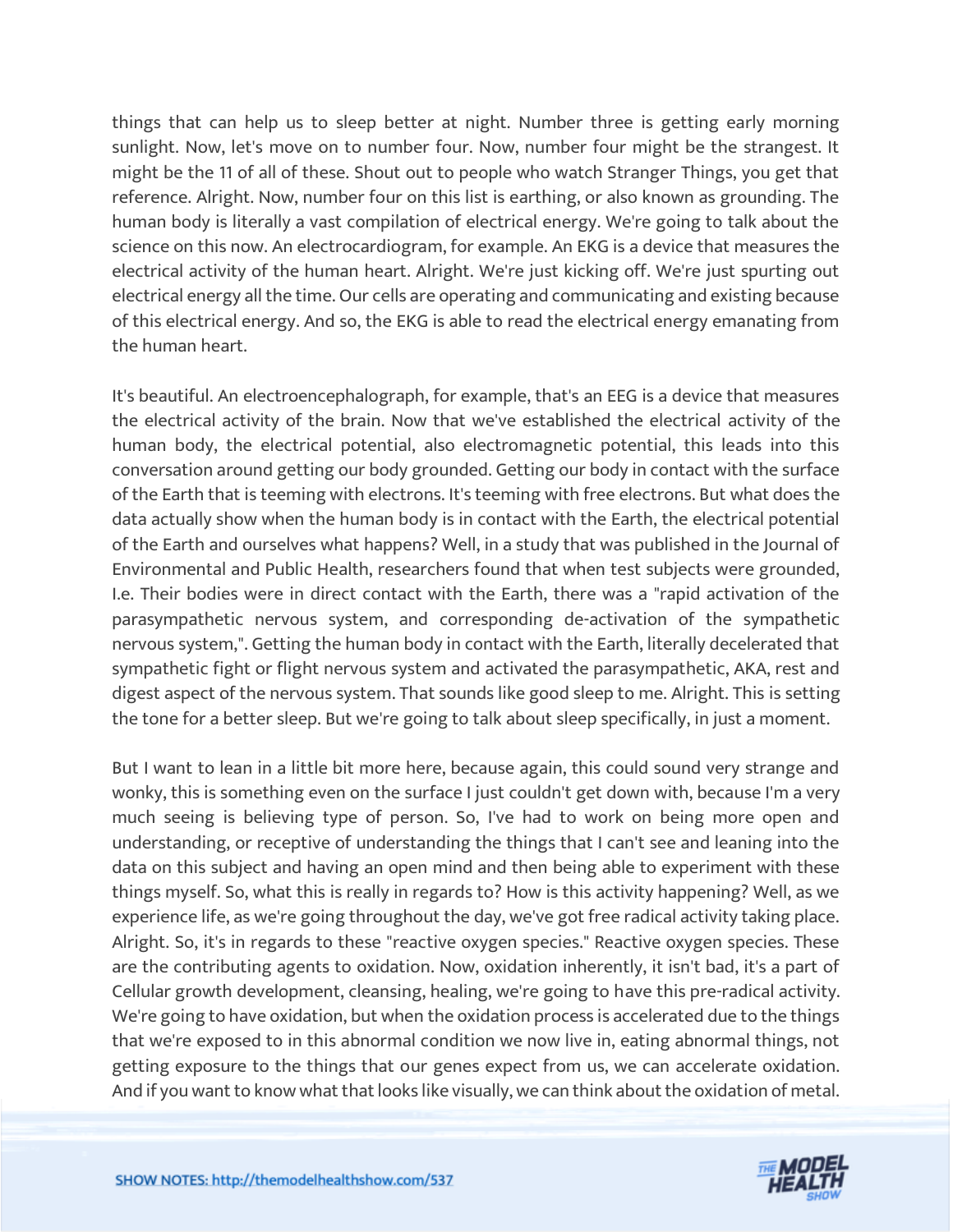We can think about iron rusting. We can think about steel rusting and degrading because of that oxidation.

So, when it comes into terms with the human body, what oxidation looks like is accelerated aging, accelerated breakdown. So, oxidation at its core, what we're looking at here with these reactive oxygen species is that they're unstable because they're missing electrons. This unstable, reactive oxygen species is unstable and disrupting things. They're missing an electron, and by picking up these free electrons from the earth, it instantaneously begins to neutralize these free radicals. That's also seen in multiple peer-reviewed studies right now. Again, sounds super weird, but if we can come with the basis of the human body is teeming with electrical currency, static electricity, whatever the case might be, if we want to think about another tangible aspect of this and the range of light and energy that we simply can't see. We see a certain spectrum of things with our human vision. There's so much more that we can't see. But the earth's surface is teeming with these free electrons, and when you re-touch, when we get in contact with a charged surface of the earth, so this can be logical surfaces like grass, dirt, sand, bodies of water, even certain types of cement or asphalt, depending on the composition of the minerals in them, by the way, so this is not a reliable source for conductivity, by the way. It's not.

But I'm just saying based on what's actually in their chemical makeup, can make them conductive, but best bets are always the natural surfaces. If you see some grass growing, you know there's going to be some conductivity there. There's going to be this electrical potential. There's going to be free electrons, and again, how does this play out? Now we're going to actually look at how does this play out in affecting our sleep. Well, the study published in 2004 looked at the biological effects of grounding the human body during sleep as measured by cortisol levels and subjective reporting of sleep, pain, and stress. The study found that patients who are grounded during sleep had reduced nighttime levels of cortisol and an overall normalization of cortisol secretion during the day. This is remarkable. Again, it doesn't make logical sense if we're putting today's conventional logic to the test, but getting the body, getting the human body grounded according to this study, actually reduced their nighttime cortisol, which is associated with the deactivation of their fight or flight nervous system and associated with a noted increase in melatonin secretion when cortisol is able to behave.

So again, to add another layer on how does this work rationally, when we're seeking out antioxidants to help to reduce this oxidation process from our food, we're absorbing that through our body. We just think about it differently because it's getting absorbed through our intestinal wall, but in a sense, we can look at this as a tube that's not necessarily our body per se, this tube from the mouth to the anus, but these antioxidants are getting absorbed into our body. Why would we not think that it can get absorbed through another part of our body, [through our skin? We know that hormones can get absorbed through our skin. We know that](https://themodelhealthshow.com/sleep-better/)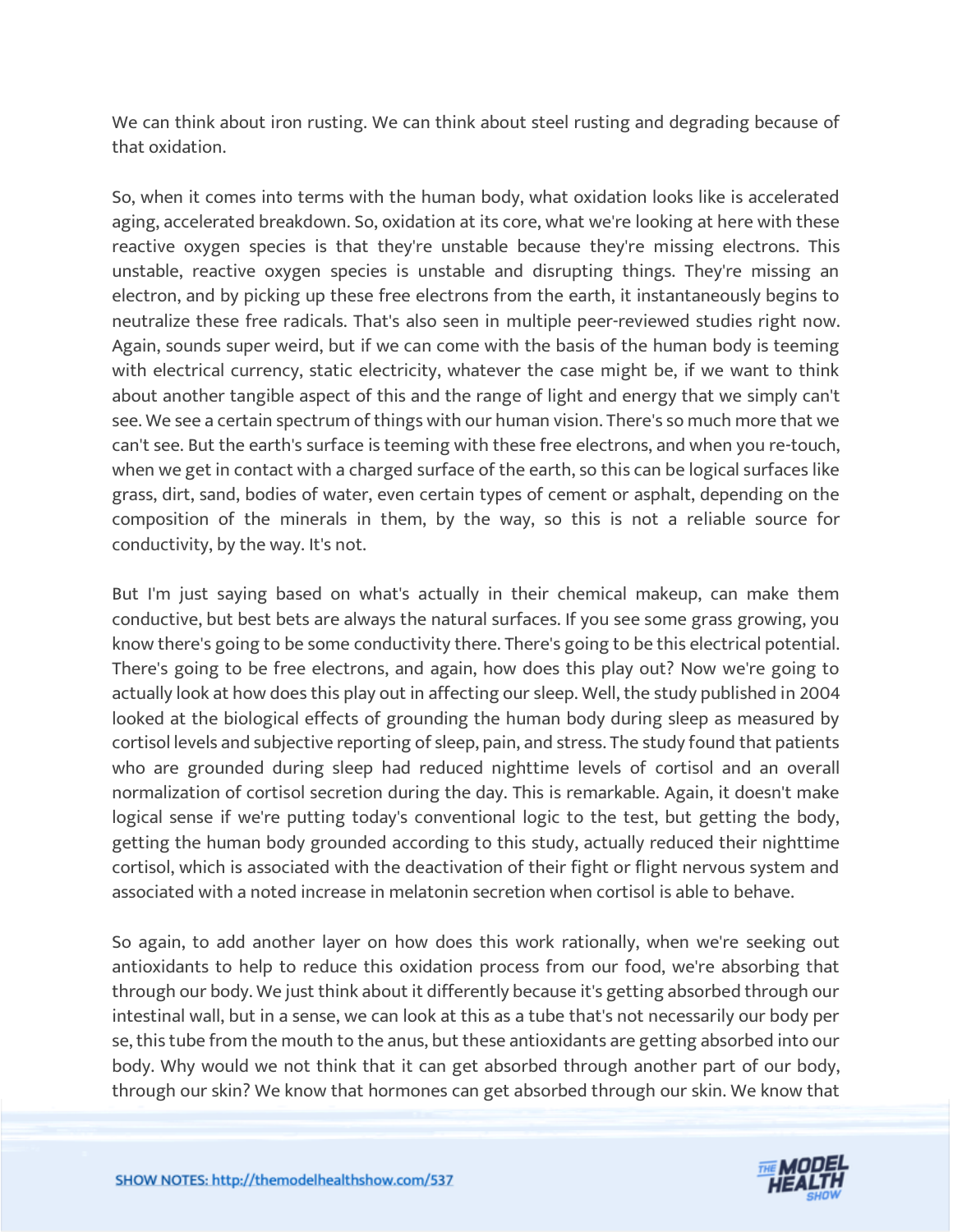toxins can get absorbed through our skin. Why not the thing that all of those things are based on, an even more dynamic expression of energy is this electrical energy. And also, the foods that we're trying to get those antioxidants from. Where do those foods come from? They come from mother earth. They come from the earth. So, we can get it through food, or we can get it directly from Le Mother. I've said le earth today, le mother is because there's actually something called le car, and that was just kicking around in my mind, was check out this show, and that is just probably the most lazy name for a car ever, le car. But hey, it works.

Alright, now we're going to move on here to number five on our list of these strange things that can help you to sleep better at night. We've gone through four really interesting things already, and even putting into play this technology or this insight, this practice of getting ourselves grounded just whenever you can, five minutes, 10 minutes a day, if you can, or just a few times a week, just get your body in contact with where all of life on this planet comes from. Everything comes from the earth. Here on this planet, there's nothing that exists that didn't come from this planet. It's that powerful. So, if we honor that more it's just going to lead to a better expression of health. But here we are at number five. And number five on our list of these five strange things that can help you to sleep better at night. Number five is meditation and breath work. A meta-analysis published in Frontiers in Neurology details how a consistent meditation practice improves overall sleep quality by creating more efficient sleep cycles.

One of the study references noted that aging is known to reduce sleep efficiency, but their data suggests that the older meditators could actually retain the sleep patterns of younger non-meditating controls. Alright, so the older folks who were meditating, their sleep cycles were equivalent to people who are younger that weren't meditators. Alright, it's leveling the playing field. Alright, so very, very powerful stuff. In addition, a randomized controlled trial published in a peer-reviewed journal of Alternative and Complementary Medicine found that practicing daily yoga postures and meditation increased plasma melatonin levels over the course of the three-month study. Additionally, the study participants demonstrated improved cardiorespiratory performance and improved psychological wellness. Yet another study, and this one was cited in the journal Biological Psychology, mirrors this exact data detailing how experienced meditators showed significantly higher plasma melatonin levels at night when they meditate compared to when they did not meditate.

A paper titled Self-Regulation of Breathing as an Adjunctive Treatment of Insomnia published in Frontiers in Psychiatry affirm how breathing exercises help synchronize the cardiorespiratory system, reduces stress, and improves overall sleep quality. And finally, one other study to put the stamp on this one, the affirmative stamp, is a study published by the prestigious American Academy of Sleep Medicine that asserts that meditation is an effective treatment for insomnia. The study showed that over a two-month period, sleep latency, total [sleep time, total wake time, wake after sleep onset, sleep efficiency, and overall sleep quality](https://themodelhealthshow.com/sleep-better/) 

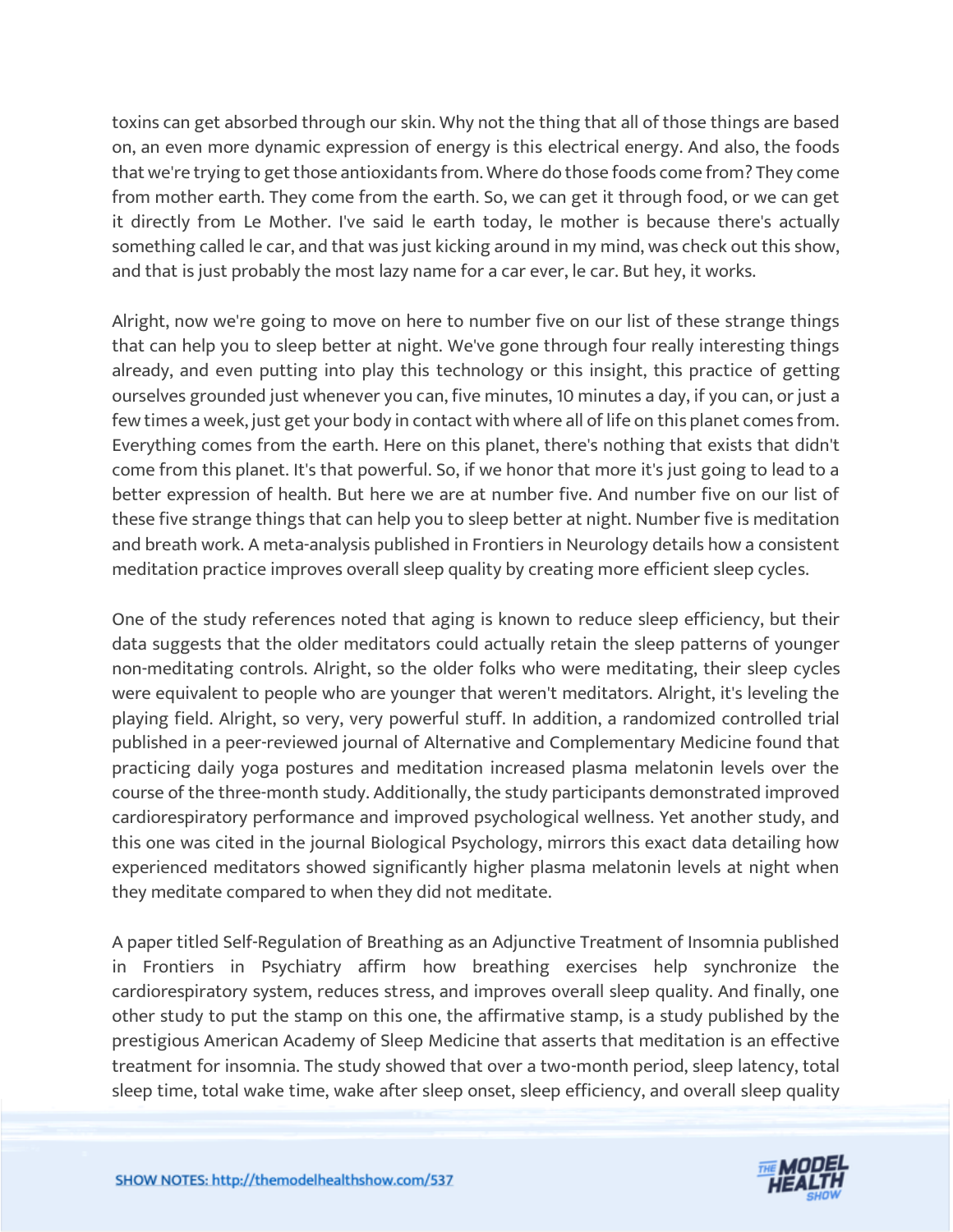improved in participants who used meditation as treatment. The lead author of the study stated, "Results of the study show that deep relaxation techniques during the daytime can help improve sleep at night." That's really interesting. So, we're not talking about meditating in bed or right before bed, which we want our bed environment to be a place of relaxation, for sure, but we want to create a neuro-association of sleep in our bedroom. We don't want to do too much in the... Well, you know other things too. But we don't want to bring work into our bed, we don't want to create an environment in our bedroom, if possible, where there's a neuroassociation. We're creating neural pathways for brain activities related to things other than sleep and knocking the boots, alright?

So, the bottom line is that humans with our very evolved, very powerful brains, we're constantly creating neuro-associations with activities, with our beliefs and our feelings, with our environment. And we can consciously create, according to this research, a neural pathway to relaxation and a buffer against stress at any time. We can consciously create this by employing a meditation practice, say first thing in the morning, that we can then open up that pathway, utilize that neuro-association, that neural pathway to help us to sleep better in the evening. Again, so the researcher stated that meditation practice during the day, helps folks to sleep better at night, why is that? It's because we're consciously creating this neural pathway, this accessibility to relaxation, to reduce stress that we'll have on tap. And I'll tell you from my personal experience that having a meditation practice, it just creates a space, it's kind of like if you have seen those movies where there's like a hidden room, where maybe you pull a book and then the case opens and there's this hidden room there.

Or maybe it's a safe room, that's a new phenomenon as well, but you have this space that you can go to away from everything at any given moment, when you cultivate this place of peace within your psyche, within your spirit, and so over time, that space grows and the accessibility grows and your ability to tap into it grows, so it's just about how much investment you put into it. This doesn't have to be something that is some extreme long process. Five, 10 minutes of meditation is a good place to start, just to start to create this association to being able to control our breathing, to activate that parasympathetic nervous system consciously, so that I could start to do it unconsciously. Alright, so these are all clinically proven strategies to improve our sleep quality. Now these might sound strange. These might not be the conventional things that are being talked about, but these are things that can start to stack conditions in our favor to improve our sleep quality. And as we started off this episode it's one of the most important things for our health and wellness as a society. Right now, approximately 115 million Americans are regularly sleep-deprived, and this is one of the contributing agents, for certain, to our chronic health issues, but also our level of disconnection from our potential and from our connection with each other.